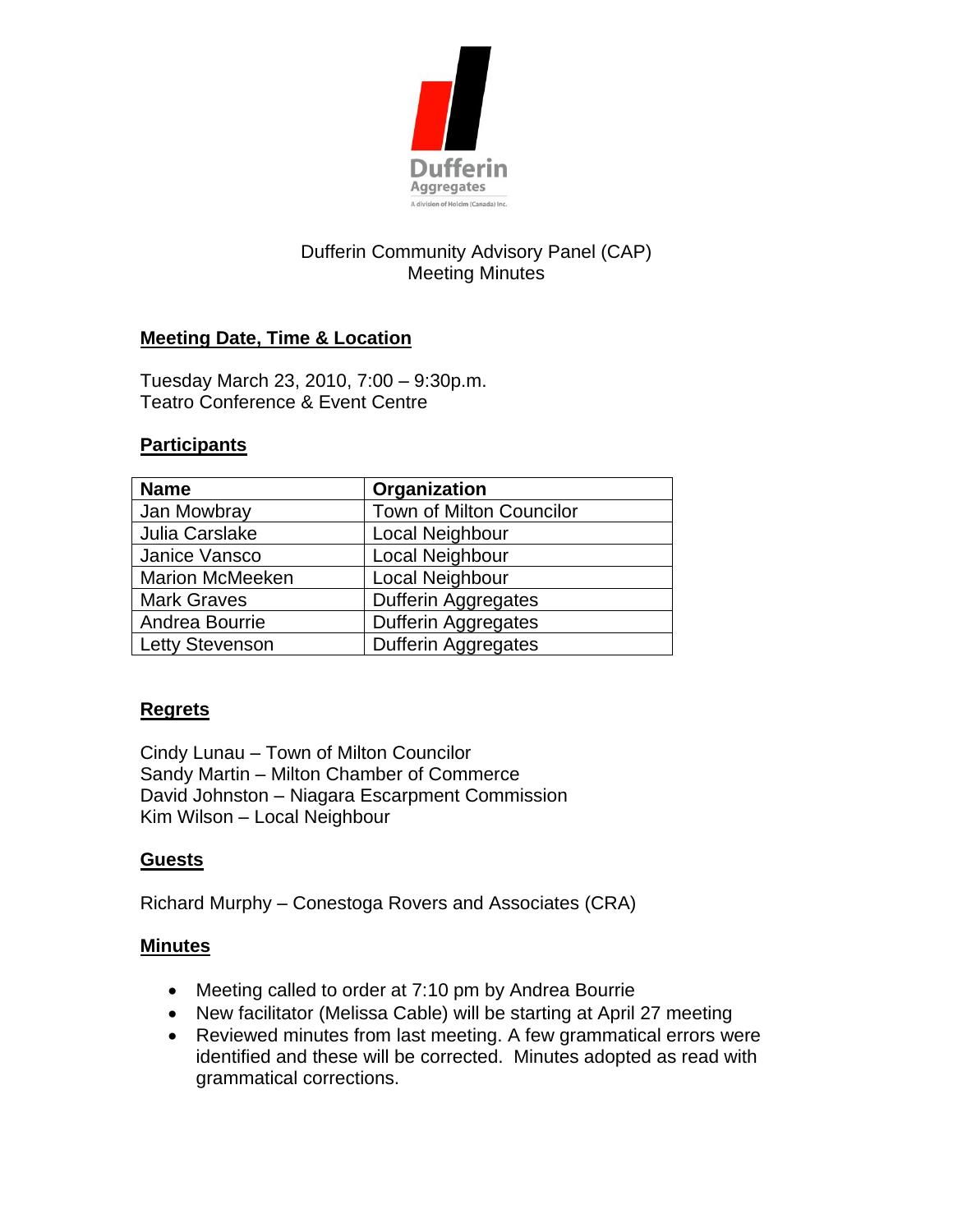- Andrea advised us that eventually there will be a link on the Holcim website for CAP meetings from all locations who have a CAP committee. Postings on the website will include agendas, minutes, presentations and communication memo's addressing issues raised at meetings.
- A Dufferin aggregates representative Kevin Mitchell made several attempts to contact Kim Wilson with his concerns from the last meeting regarding water sampling at his home.
- Julia requested the information about the monitoring net work. This information was given to committee members by Richard Murphy. Additional copies are available for those not present.
- Mark distributed to the group the communication memo regarding blast monitoring and seismograph locations.
- Janice asked what happens if the readings from the blast are really high?
	- o We do have limits set by MOE that we must meet, and as a company we always want to be compliant. We have received some blast complaints recently and are looking into the cause. We are in the process of having monitors put inside homes so we can get some data on the levels inside a home compared to outside. We will analyze this information and report our findings.
- Richard Murphy from CRA gave a presentation on the Water Management System at Milton Quarry. A CD of the presentation will be distributed to all CAP committee members.

A number of questions came up during the presentation and afterwards:

- When will the west cell be extracted?
	- o Depending on North Quarry extraction, west cell extraction will begin in 2012 – 2013.
- Will the extension lands be one large lake?
	- o Excavation in the North Quarry, West Cell and East Cell will be separate so there will be 3 separate bodies of water.
- Will the WMS always be required?
	- $\circ$  Once the lakes fill, the WMS will only be needed to "top up" water levels
- What is the projected date for Conservation Halton to use the land?
	- o There have been discussions on trying to allow this sooner than the projected 40 +/- years. Both sides not quite ready for this, talks are on going.
- Andrea informed the group of the fund to maintain the WMS if for any reason we as a company are not able to. Fund is managed by an investment committee and held in Trust at Conservation Halton
- WMS data will be available in real time (once into the West Cell) to the agencies
- We will advise what topic will be discussed for the April meeting.
- Meeting adjourned 9:30pm